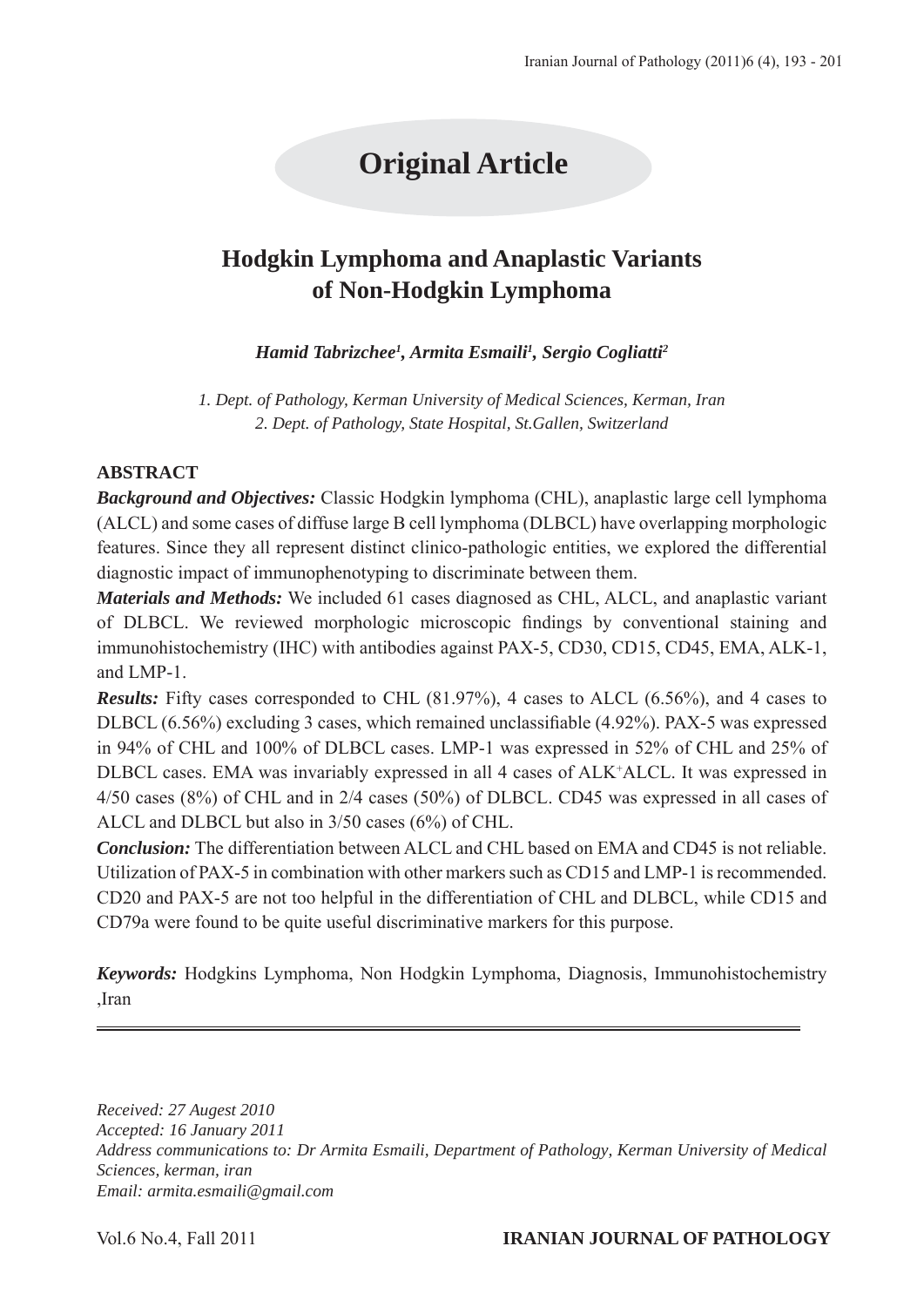# **Introduction**

I odgkin lymphoma (HL) is a common<br>malignancy of lymphoid tissue. In<br>Kerman, Iran, malignant lymphomas malignancy of lymphoid tissue. In Kerman, Iran, malignant lymphomas comprised 8.8% and Hodgkin lymphomas (HL) 4.1% of all malignancies (1). Hashemi *et al.* reported Hodgkin's disease as the major type (28%) among 385 lymphoma cases in Tehran (2). Malignant lymphomas comprise 11.3% and HL 2.8% of all malignant tumors (3).

Classic Hodgkin lymphomas (CHL) are morphologically hall marked by the presence of Hodgkin-cells (HC) and Reed-Sternberg cells (RS) intermingled among numerous reactive non-neoplastic background cells. In 98% of cases, the tumor cells originate from mature B cells of germinal center cell stage and very rarely from peripheral T cells (4-6). Some subgroups of non-Hodgkin's lymphoma (NHL) mimic morphologically and immunohistologically CHL, most likely anaplastic large cell lymphoma (ALCL) and diffuse large B cell lymphoma (DLBCL) including anaplastic and T-cell/histiocyte rich subtypes (7-11).

 Immunophenotyping is crucial to differentiate between CHL and NHL, but there is no discriminative single immunologic marker. Here we suggest a panel of antibodies to resolve the problem. However, a minority of case still needs additional molecular analyses for definite diagnosis (5, 7, 8).

In this study, 61 cases of lymphoma diagnosed in Kerman City in south – east of Iran as CHL, anaplastic variants of DLBCL and ALCL were selected and reevaluated with profound morphologic and immunophenotypic profiling.

# **Materials and Methods**

In this cross-sectional study, patients primarily

diagnosed between 2004 and 2008 in the Pathology Department at Kerman Medical University as CHL, ALCL, or as anaplastic variant of DLBCL, were reevaluated. Formalin-fixed, paraffin-embedded biopsy specimens of neoplastic tissues were collected from the archives. Sections with 4μ thickness were prepared. Based on H&E stainings the samples were primarily subdivided into two categories, namely 1) typical CHLs, and 2) borderline cases. Secondarily, immunostaining was performed for all cases using CD30 (N1558, DAKO, Denmark, RTU), CD15 (N1615, DAKO, Denmark, RTU), CD45 (N1514, DAKO, Denmark, RTU), ALK (N1614, DAKO, Denmark, RTU), LMP1 (M0897, DAKO, Denmark, 1/50), EMA (N1504, DAKO, Denmark, RTU), PAX-5 (NCL-LPAX-5, Novocastra, Austria, 1/50), and CD20 (N1502, DAKO, Denmark, RTU). For some selected cases CD3 (N1580, DAKO, Denmark, RTU), CD4 (M0716, DAKO, Denmark, 1/50), CD8 (N1592, DAKO, Denmark, RTU) and CD79a (M7050, DAKO, Denmark, 1/20) were also used.

Sialinizied slides were used for IHC process. Tissue sections were inserted in the incubator with 37 degree Celsius overnight. They were cooked at 60°C for 60 min and deparraffinized in xylene for 20 min. In order to Ag retrieval, the slides were inserted in Tris-EDTA (pH=9) and then they were heated by microwave for 10 min and then they were cooled gradually. The slides were put in Tris buffer (pH=7.4- 7.6) and for endogenous peroxides activity inhibition, hydrogen peroxides 3%/methanol was used for 5 min (except for PAX-5). The sections were incubated with selected monoclonal antibodies for 45 min by room temperature. Some of the antibodies were diluted with antibody diluents (50809, DAKO, Denmark). In order to detecting bound primary antibody, Envision solution (DAKO, K5007) was used for 30 min and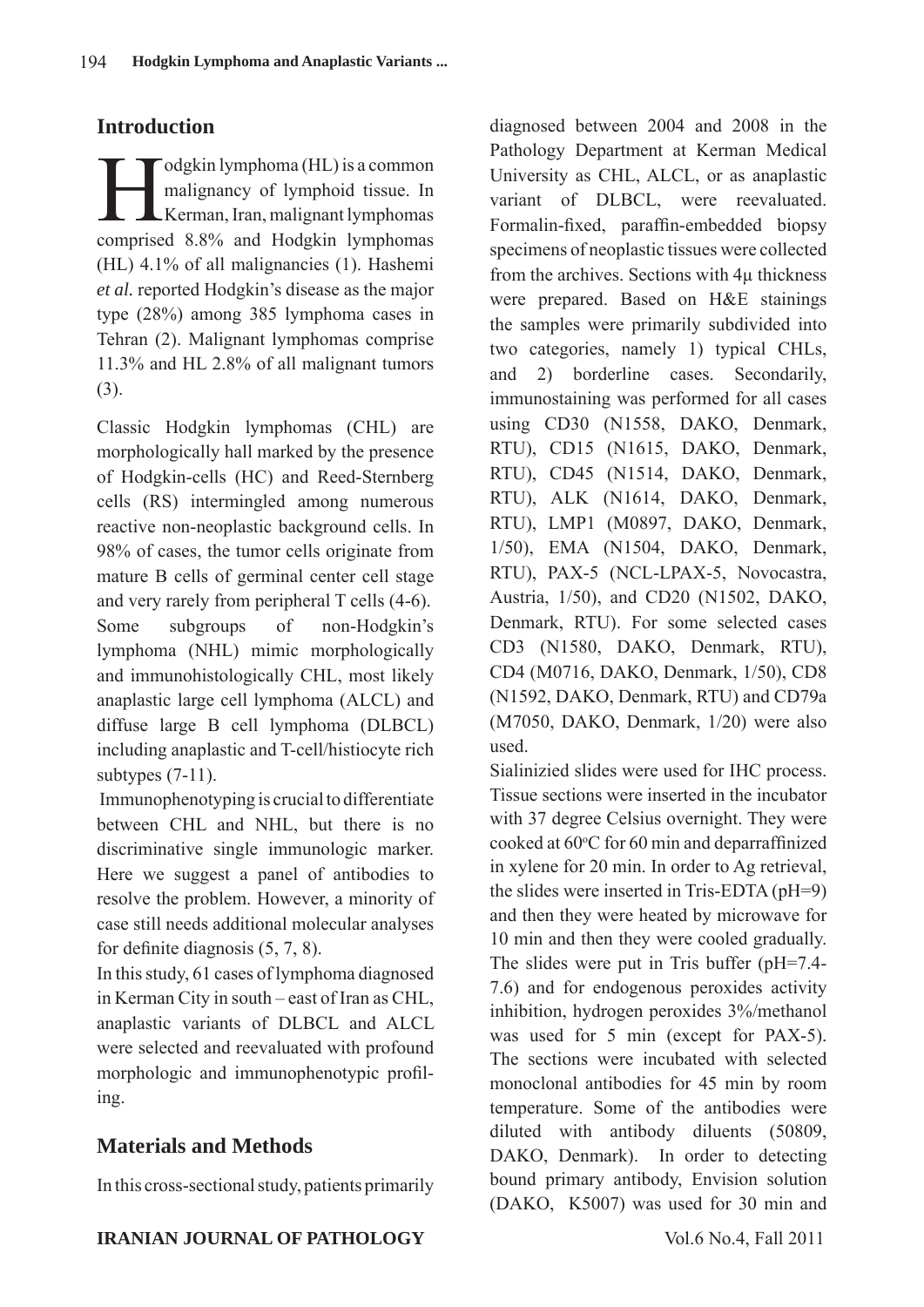then (DAB) diaminobenzidine chromogen (DAKO, K3486) was used as a substrate for 5 min. The sections were stained with hematoxylin for one min. In the next step, they were washed with distilled water and then were dehydrated with grading alcohol. During the work up steps, Tris buffer solution (pH=7.4 - 7.6) was used for washing (twice and each time for 3 min) (12, 13).

The final diagnosis was based on the morphology and immunophenotype. In some selected cases, some phenotypic profiling was repetitively performed in the States Hospital

of St. Gallen, Switzerland.

Stata 10 was used for data analysis,  $\chi$ 2 and fisher tests were used for comparing the percents of the marker's expressions in each diagnostic group.

### **Results**

#### **Characteristics of samples:**

Clinical data from sixty-one cases were analyzed. Patients were 5 to 79 years old (mean=35.97±16.8 yr). Thirty-nine were male and 22 were female (m: f-ratio: 1.77) (Table 1).

**Table 1-** Characteristics of the study subjects, the main diagnosis and morphology categories

| <b>Variable</b>           | <b>Statistics</b> |
|---------------------------|-------------------|
| <b>Study Subjects (n)</b> | 61                |
| Age ( $M \pm SD$ )        | $35.97 \pm 16.8$  |
| <b>Sex</b>                |                   |
| Male $(\% )$              | 39(63.90)         |
| Female $(\% )$            | 22(36.10)         |
| Morphology $(\% )$        |                   |
| Hodgkin                   | 39(63.93)         |
| <b>Borderline</b>         | 22(36.07)         |
| Diagnosis $(\% )$         |                   |
| <b>CHL</b>                | 50 (81.97)        |
| <b>ALCLALK+</b>           | 4(6.56)           |
| <b>DLBCL</b>              | 4(6.56)           |
| <b>Unclassifiable</b>     | 3 (4.92)          |

CHL: Classic Hodgkin Lymphoma ; ALCL ALK+: Anaplastic Large Cell Lymphoma ALK+ DLBCL: Diffuse Large B Cell Lymphoma

In a first step, all cases were stratified only based on H&E morphology alone into a first group with characteristic features of CHL (n=39) and a second group presenting borderline appearance (n=22).

In the second step, all sixty-one cases underwent additional immunophenotyping which resulted into a modified sub grouping: 50 cases of CHL (81.97%), 4 cases of ALCL  $(6.56\%)$ , and 4 cases of DLBCL  $(6.56\%)$  while 3 cases remained unclassifiable (4.92%).

#### **Morphology typical for CHL (group 1):**

 Thirty none cases had diagnostic morphologic features of CHL. Their immunophenotypic profiles: in summary CD30 was expressed in 38/39 cases (97.44%) (P=1.00), PAX-5 in 37/39 cases (94.87%) (*P*=0.001), CD15 in 34/39 cases (87.18%) (*P*<0.001), LMP-1 in 21/39 cases (53.87%) (*P*=0.03), EMA in 2/39 cases (5.12%) (*P*=0.001), CD45 in 2/39 cases (5.12%) (*P*=0.001), and ALK in null.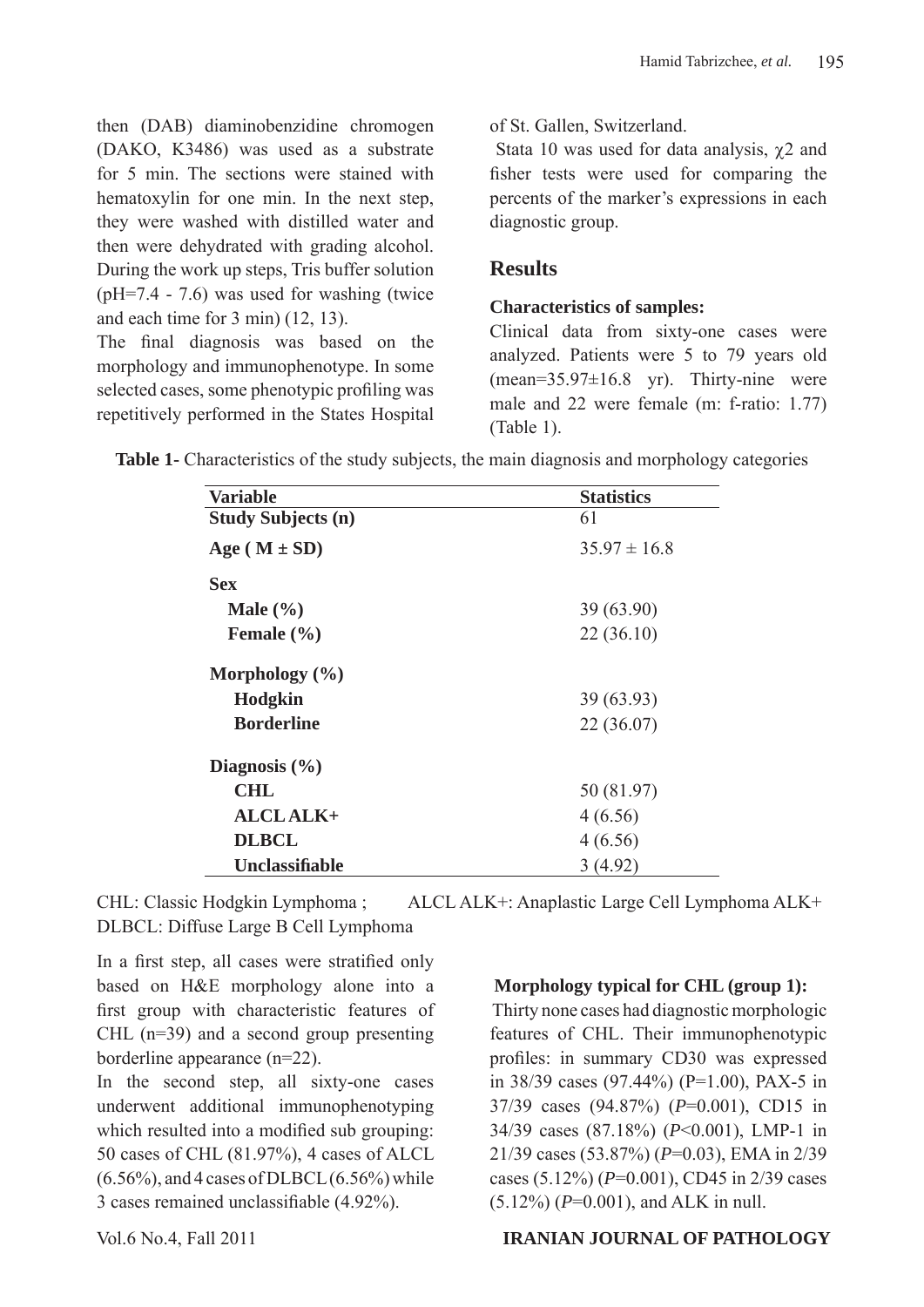Finally, the diagnosis CHL was confirmed by additional immunophenotypic profiling in all 39 cases. A single case in this group, which showed negative reaction with CD30, was morphologically sub typed as CHL, mixed cellularity exhibiting co-expression of PAX-5, CD15, and LMP-1. Seven of 39 cases (17.94%) showed CD20 immunoreactivity in the giant tumor cells, positive for CD15 and negative for CD45.

#### **Borderline morphology (group 2):**

Twenty-two cases with borderline morphology could be sub-typed according to their phenotypes into four groups as follows: (a) Eleven cases were PAX-5<sup>+</sup>, CD30<sup>+</sup>, LMP- $1^{\pm}$  and CD15<sup> $\pm$ </sup>. (b) Four cases were CD30<sup>+</sup>, ALK<sup>+</sup>, PAX-5<sup>-</sup>, LMP-1<sup>-</sup>, CD15<sup>-</sup>, EMA<sup>+</sup>, and CD45<sup>+</sup>. (c) Four cases were CD30<sup>±</sup>, ALK<sup>-</sup>, PAX-5<sup>+</sup>, CD15<sup>-</sup>, LMP-1<sup>±</sup>, CD20<sup>+</sup>, CD45<sup>+</sup>, and EMA± . (d) Three cases expressed only CD30 and were negative for all other markers.

 Based on immunophenotypic characteristics the diagnoses for these 22 cases were stratified as follows: All cases with CD30 positivity associated with PAX-5 and/or LMP-1 qualified for Hodgkin, if they did not express CD79a. All cases that were CD45<sup>+</sup>,  $EMA^+$ , PAX-5<sup>-</sup>, CD15<sup>-</sup>, CD30<sup>+</sup>, ALK<sup>+</sup>, were classified as ALCL ALK+. All cases that were CD30<sup>±</sup>, PAX-5<sup>+</sup>, CD15<sup>-</sup>, CD20<sup>+</sup>, ALK<sup>-</sup> , CD45+ were classified as DLBCL. Three cases that did not express any markers except CD30 were defined as unclassifiable. Table 2 summarizes the individual phenotypes of 22 cases with borderline features.

**Table 2-**The pattern of antibodies' expression in borderline cases

| <b>Cases</b>     | CD30                     | CD15                         |                          | PAX-5 LMP-1              | <b>EMA</b>               | ${\rm ALK}$              |        |                 | CD45 CD20 CD79 | CD3                      | CD4    | CD8                      | Diagnosis      |
|------------------|--------------------------|------------------------------|--------------------------|--------------------------|--------------------------|--------------------------|--------|-----------------|----------------|--------------------------|--------|--------------------------|----------------|
| $\mathbf{1}$     | $+$                      | $\overline{\phantom{a}}$     |                          | $\overline{\phantom{0}}$ | $^{+}$                   | $^{+}$                   | $^{+}$ |                 |                | $+$                      | $+$    | $\blacksquare$           | ALCL ALK+      |
| $\overline{2}$   | $\! + \!\!\!\!$          | ۰                            |                          | $\overline{\phantom{a}}$ |                          | $^{+}$                   | $^{+}$ |                 | ۰              | $\overline{\phantom{0}}$ | $^{+}$ | $\overline{\phantom{a}}$ | ALCL ALK+      |
| 3                | $\! + \!\!\!\!$          |                              |                          | $\overline{\phantom{a}}$ | $+$                      | $^{+}$                   | $^{+}$ |                 |                |                          |        | $\overline{\phantom{a}}$ | ALCL ALK+      |
| $\boldsymbol{4}$ | $^{+}$                   |                              | $\overline{a}$           | $\overline{\phantom{0}}$ |                          | $^{+}$                   | $+$    |                 |                |                          | $^{+}$ | $\overline{\phantom{a}}$ | ALCL ALK+      |
| 5                | $+$                      | $\qquad \qquad \blacksquare$ | $\! + \!\!\!\!$          | $\! + \!\!\!\!$          | $\overline{\phantom{a}}$ | ÷                        |        |                 |                |                          |        |                          | <b>CHL</b>     |
| 6                | $\! + \!\!\!\!$          | $^{+}$                       | $^{+}$                   | $\overline{\phantom{a}}$ | $\overline{\phantom{a}}$ | ÷                        |        | $^{+}$          |                |                          |        |                          | CHL            |
| 7                |                          |                              | $^{+}$                   | $\blacksquare$           | $\! + \!\!\!\!$          | $\overline{a}$           | $^{+}$ | $\overline{a}$  |                |                          |        |                          | CHL            |
| ${\bf 8}$        | $+$                      |                              | $^{+}$                   | $\overline{\phantom{a}}$ | $\overline{\phantom{0}}$ |                          |        |                 |                |                          |        |                          | $\rm CHL$      |
| 9                | $^{+}$                   | $^{+}$                       | $+$                      |                          |                          |                          |        | $+$             |                |                          |        |                          | <b>CHL</b>     |
| 10               | $\! + \!\!\!\!$          | $^{+}$                       | $\overline{\phantom{a}}$ | $\! + \!\!\!\!$          | $\overline{\phantom{a}}$ |                          | ÷      | ٠               |                |                          |        |                          | CHL            |
| 11               | $\! + \!\!\!\!$          | $\overline{\phantom{a}}$     | $\! + \!\!\!\!$          | $\overline{\phantom{0}}$ |                          |                          |        |                 |                |                          |        |                          | <b>CHL</b>     |
| 12               | $\! + \!\!\!\!$          | $^{+}$                       | $\! + \!\!\!\!$          | $\overline{\phantom{a}}$ | $\! + \!\!\!\!$          |                          |        |                 |                |                          |        |                          | CHL            |
| 13               | $\! + \!\!\!\!$          | $\overline{\phantom{a}}$     | $^{+}$                   | $\! + \!\!\!\!$          | $\overline{\phantom{0}}$ |                          |        |                 |                |                          |        |                          | $\rm CHL$      |
| 14               | $\! + \!\!\!\!$          |                              | $\! + \!\!\!\!$          | $^{+}$                   |                          |                          |        |                 |                |                          |        |                          | $\rm CHL$      |
| 15               | $\! + \!\!\!\!$          |                              | $^{+}$                   | $^{+}$                   | $\blacksquare$           |                          | ÷      |                 | ۰              |                          |        |                          | <b>CHL</b>     |
| 16               | $\overline{\phantom{a}}$ | $\overline{\phantom{a}}$     | $^{+}$                   | $\overline{\phantom{a}}$ | $^{+}$                   | $\overline{\phantom{0}}$ | $^{+}$ | $+$             | $+$            | ÷                        |        |                          | <b>DLBCL</b>   |
| 17               | $\! + \!\!\!\!$          | $\overline{a}$               | $+$                      |                          | L,                       |                          | $+$    | $+$             | $^{+}$         |                          |        |                          | <b>DLBCL</b>   |
| 18               | $\! + \!\!\!\!$          | $\qquad \qquad -$            | $^{+}$                   | $^{+}$                   | $\overline{\phantom{a}}$ | $\overline{a}$           | $+$    | $+$             | $^{+}$         | $\overline{\phantom{0}}$ |        | $\overline{\phantom{a}}$ | <b>DLBCL</b>   |
| 19               | $\! + \!\!\!\!$          | $\overline{\phantom{a}}$     | $\! + \!\!\!\!$          | $\blacksquare$           | $\! + \!\!\!\!$          | ۰                        | $^{+}$ | $\! + \!\!\!\!$ | $^{+}$         |                          |        |                          | <b>DLBCL</b>   |
| 20               | $\! + \!\!\!\!$          |                              |                          | $\blacksquare$           | ÷                        |                          |        |                 |                |                          |        | $\overline{\phantom{a}}$ | Unclassifiable |
| 21               | $\! + \!\!\!\!$          |                              |                          |                          |                          |                          |        |                 |                |                          |        | $\overline{\phantom{a}}$ | Unclassifiable |
| 22               | $^{+}$                   |                              |                          | ۰                        | ۰                        |                          | -      |                 |                |                          |        | -                        | Unclassifiable |

CHL: Classic Hodgkin Lymphoma ; DL-BCL: Diffuse Large B Cell Lymphoma

ALCL ALK+: Anaplastic Large Cell Lymphoma ALK+;

#### **IRANIAN JOURNAL OF PATHOLOGY** Vol.6 No.4, Fall 2011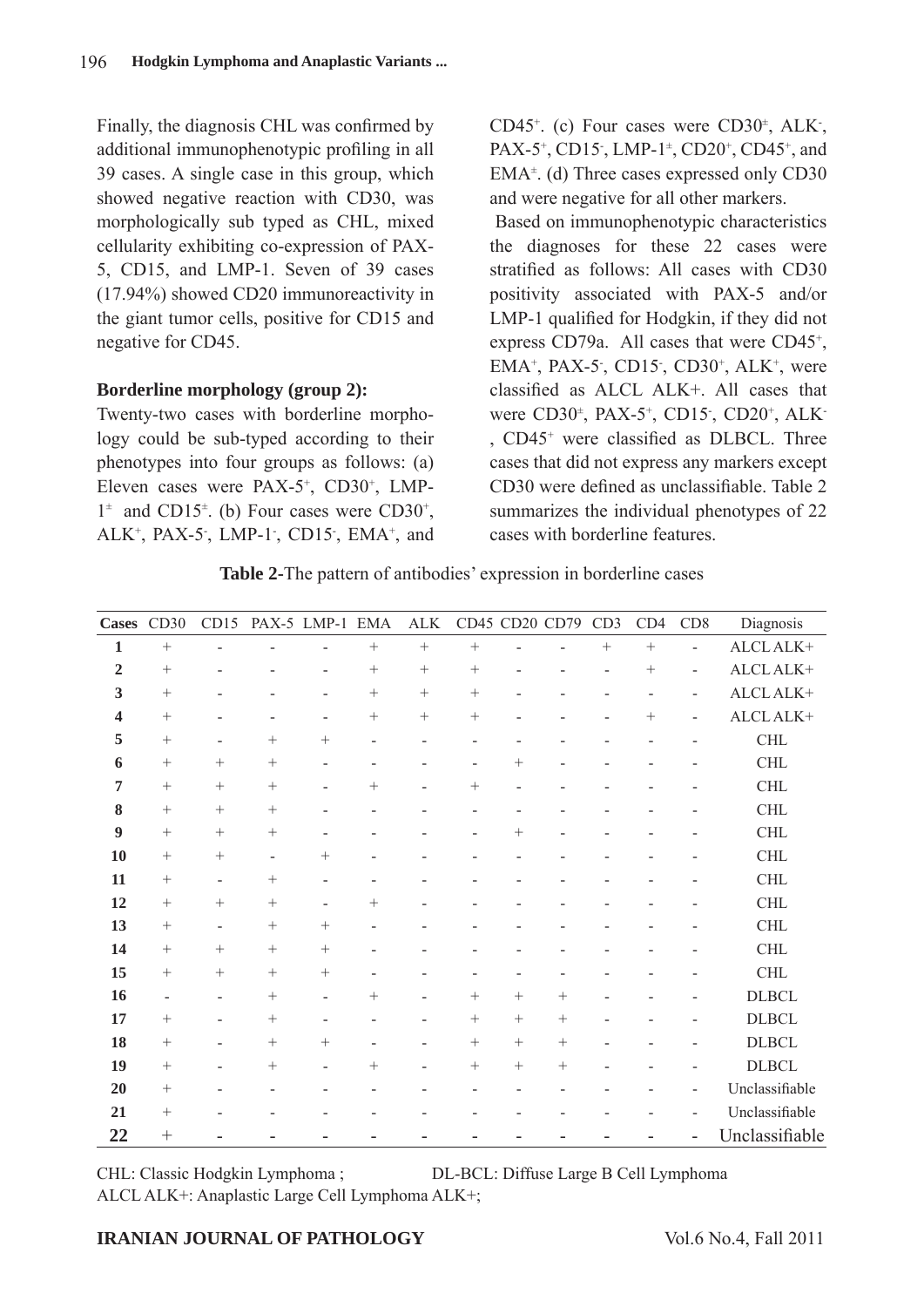#### **Expression profiles of various antibodies:**

Frequencies of expression of various antibodies are shown in Table 3. CD30 reactivity was found in 49/50 cases (98%) of CHL, in 4/4 cases (100%) of ALK+ ALCL, in 3/4 (75%) of DLBCL, and in all three cases (100%) of unclassifiable tumors. CD15 was positive in 42/50 cases (84%) of CHL and not expressed in any other group. PAX-5 was expressed in 47/50 cases (94%) of CHL cases, in 4/4 cases (100%) of DLBCL but not in ALCL. LMP-1 was expressed in 26/50

cases (52%) of CHL and in 1/4 case (25%) of DLBCL. EMA was expressed in all 4 cases (100%) of ALK+ ALCL. It was expressed in 4/50 cases (8%) of CHL and in 2/4 cases (50%) of DLBCL (focally in some cells). CD45 was expressed in all cases of ALCL and DLBCL and in  $3/50$  cases (6%) of CHL. CD20 was positive in 9/50 cases (18%) of CHL, and in 4/4 cases (100%) of DLBCL, but negative in ALCL. CD79a was only expressed in all cases of DLBCL.

| <b>Table 3-</b> The percentage of different antibodies expression by diagnosis categories |  |  |  |
|-------------------------------------------------------------------------------------------|--|--|--|
|-------------------------------------------------------------------------------------------|--|--|--|

| <b>Diagnosis</b>      | <b>CD30</b> | <b>CD15</b>    | <b>PAX-5</b> | <b>LMP-1 EMA</b> |                | CD20           | <b>CD45</b>    | <b>ALK</b>     |
|-----------------------|-------------|----------------|--------------|------------------|----------------|----------------|----------------|----------------|
| <b>CHL</b>            | 98.0        | 84.0           | 94.0         | 52.0             | 80             | 14.0           | 60             | 0 <sub>0</sub> |
| <b>DLBCL</b>          | 75 Q        | 0 <sub>0</sub> | 100          | 25.0             | 50.0           | 100            | 100            | 0 <sub>0</sub> |
| ALCLALK+              | 100         | 0.0            | 0.0          | 0.0              | 100            | 0 <sub>0</sub> | 100            | 100            |
| <b>Unclassifiable</b> | 100         | 0.0            | 0.0          | 0.0              | 0 <sub>0</sub> | 0 <sub>0</sub> | 0 <sub>0</sub> | 0 <sub>0</sub> |

CHL: Classic Hodgkin Lymphoma; DLBCL: Diffuse Large B cell Lymphoma ALCL ALK+: Anaplastic Large Cell Lymphoma ALK+

# **Discussion**

CHL, ALCL and some cases of DLBCL may show overlapping morphologic features, although they run different clinical courses. In this work, we studied the immunophenotypic profiles in a series of 61 cases of malignant lymphoma, which were morphology-based primarily diagnosed as CHL. For secondary IHC evaluation a comprehensive panel of monoclonal antibodies, including CD30, CD15, PAX-5, LMP-1, ALK-1, CD45, and EMA was used.

As summarized in Table 1, 39/61 cases corresponded to CHL both morphologically and immunophenotypically (63%). The remaining 22/61 cases presenting with borderline morphologies could be stratified immunophenotypically into CHLs (n=11), DLBCLs (n=4), and ALCLs (n=4) excluding three cases that remained unclassifiable.

According to our findings in this study, all 39 cases with typical morphologic features of CHL also revealed the prototypic phenotypic profiles. This finding is important and highly emphasizes the reliability and reproducibility of H&E morphology in daily routine diagnostics.

This issue may raise the question, whether immunophenotyping is also mandatory in cases of CHL with typical morphology. We would say that it is not necessary invariably. Secondly, one may question which antibodies should be comprised in a minimal first round set or a more comprehensive second round diagnostic panel in morphologically clear cases. To our opinion, CD15 and PAX-5 may be a reasonably economical and time saving first choice. Thus, this combination will cover at least 94% of cases according to our statistics. For cases, which are negative for CD15 and/or PAX-5, more far going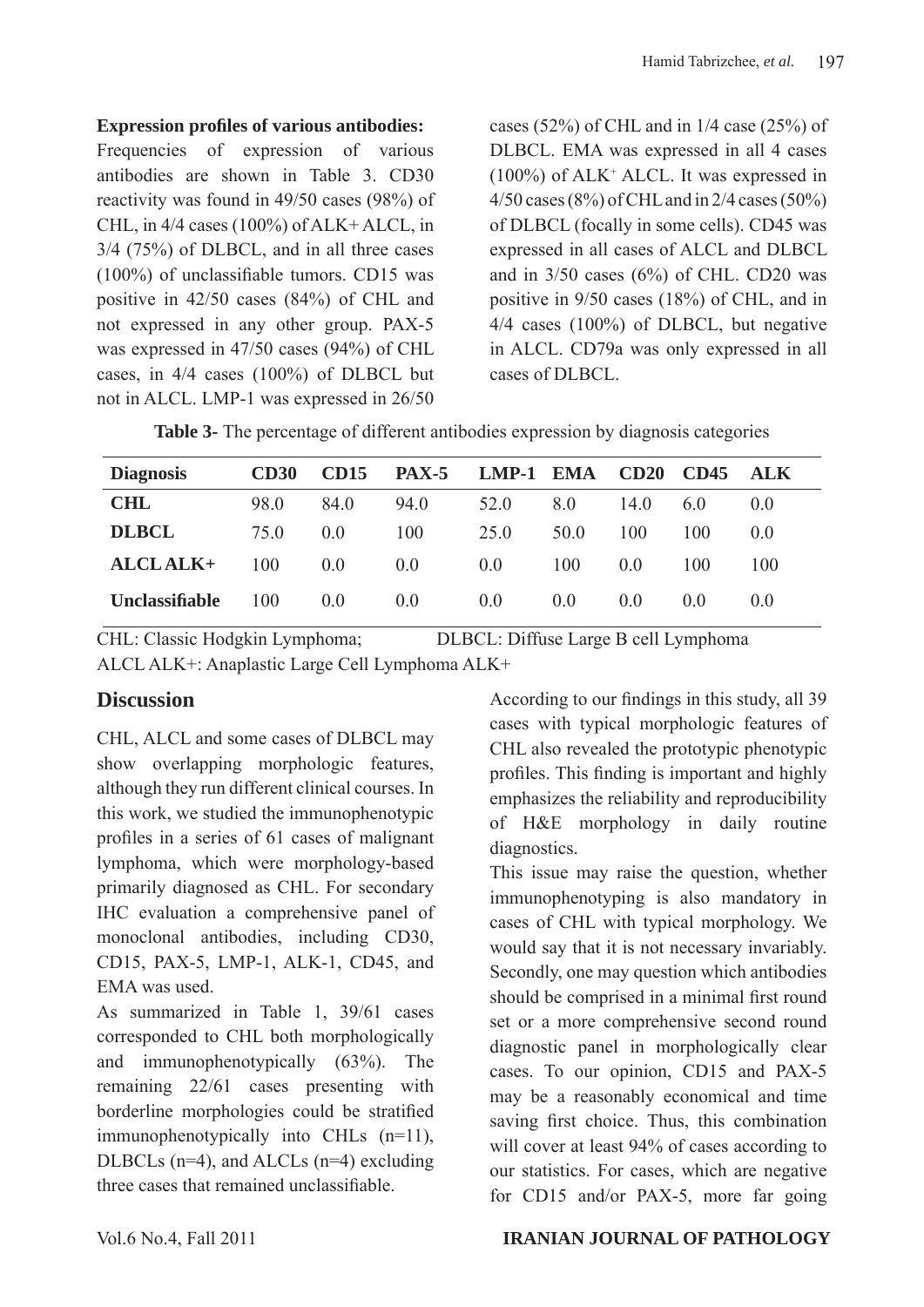immunophenotyping may be needed. In accordance to the German Hodgkin Study Group we recommend a broader panel of antibodies containing CD20, CD3, PAX-5, CD15, CD30, and LMP-EBV which could be completed for some special cases by ALK-1, CD4, CD8, EMA, and J-chain.

Borderline cases with excess of mononuclear blast cells or excess of RS cells or RS like cells as found in 36% of our series definitely need IHC profiling for a final diagnosis. The most crucial differential diagnoses in this group are CHL, ALCL and anaplastic variant of DLBCL. Which panel can be used for such cases to reveal reliable and reproducible routine diagnostics? We suggest CD30, CD15, PAX-5, LMP-1, ALK and CD20 as a minimal panel. We do not recommend CD45 and EMA(Fig. 1). This panel can cover almost all cases, although three cases in this study remained unclassifiable. However, in general, CD45 positivity/negativity has an enormous differential diagnostic impact in this context!



**Fig. 1-** Hodgkin Lymphoma

A: H&E of typical Hodgkin lymphoma(×40)

B,C: H&E of typical Hodgkin lymphoma(×400)

D: RS cells are CD3 negative but they are surrounded by T-lymphocytes in rosette like shape( $\times$ 400)

#### **IRANIAN JOURNAL OF PATHOLOGY** Vol.6 No.4, Fall 2011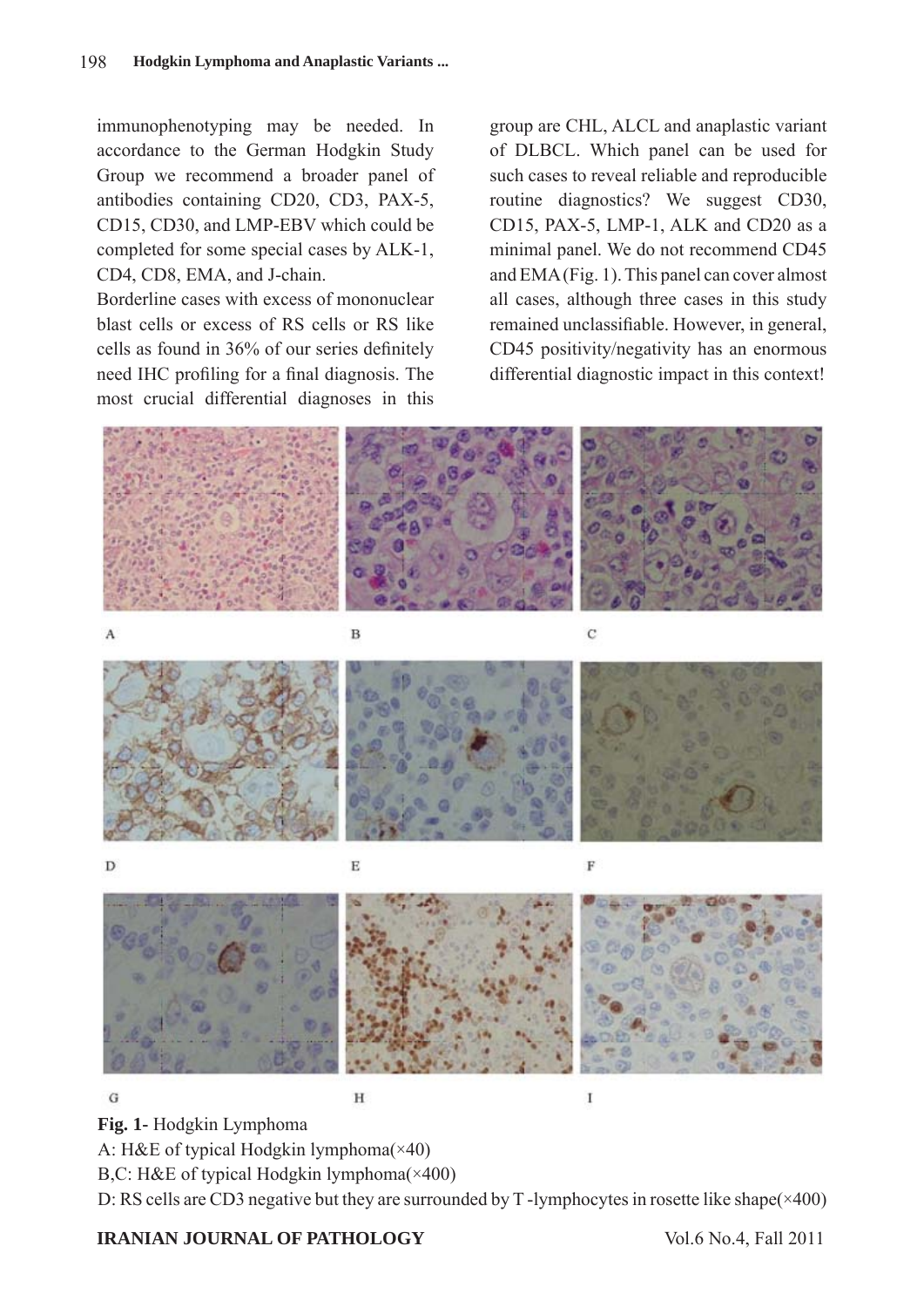E: CD15+ ,RS cells show dot like paranuclear and cytoplasmic staining (400X)

F: CD30+ ,RS cells show dot like paranuclear and cytoplasmic staining (400X)

G: LMP-1<sup>+</sup>,cytoplasmic reaction (400X)

H,I: PAX-5+ . Small mature lymphocyte are stained intensely with PAX-5 but HRS cells show weakly positive nuclear reaction(40X,400X)

With these panel cases of ALCL can be distinguished (Fig. 2). ALK positive cases will be easily diagnosed (14-16). The diagnosis of ALK negative cases is crucial. Such cases express CD30, CD4 and MUM-1(not included in our study) and should be negative for LMP-1 and PAX-5 (8;17-19). In our study, 4 of 50 CHL cases (8%) expressed EMA despite of PAX-5 positivity. Three cases of CHL cases (6%) carried both CD45 and PAX-5. It means that the stratification based on EMA and CD45 is equivocal. PAX-5 is a transcription factor that is expressed in primary precursors (pro, pre B cell) of B cell and matures B-lymphocytes but it is negative in plasma cell. This marker differentiates B cell lymphomas from T cell lymphomas (8;17;20-22). In some studies, PAX-5 is recommended as a gold standard marker for distinction of CHL from ALCL (9). In this study, 94% of CHL cases were PAX-5 positive, so we cannot rely on this single marker alone. Some other studies showed the same result (5,8,19,23,24). LMP-1 is positive in CHL and DLBCL while cases of ALCL were invariably LMP-1 negative (5, 18). Expression of LMP-1 in PAX-5 negative cases favors the diagnosis of CHL and speaks against ALCL (DLBCL is also ruled out because all cases of DLBCL are PAX-5 positive) (5,8,17,21). The incidence of LMP-1 expression depends considerably on the provenience of the patients, since the prevalence of EBV shows a high geographic

variability (5,6). In a previous study, 30% of Iranian CHL patients were EBV positive (2). In our study, the rate was 52%. Eight four percent of CHL cases in our study expressed CD15. CD15 positivity favors the diagnosis of HL but CD15 can be positive in rare cases of ALCL, too. In some studies up to 10% of ALCL cases express CD15; therefore, CD15 as a single marker is not too discriminative  $(5.6.8)$ .





Today we know that CHL are in most cases follicle centre cell derived B-cell lymphomas. While PAX-5 is expressed in 90-100% of CHL cases (5,9,15), CD20 may be positive in only 25-40 % of CHL cases (5, 8). In our study, 94% of CHL cases expressed PAX-5 and 14% of them were CD20 positive. Thus, neither PAX-5 nor CD20 are helpful discriminative markers between CHL and DLBCL (8). CD15 can be a helpful marker to differentiate CHL from DLBCL (Fig. 3). Positive reaction with CD15 speaks in favor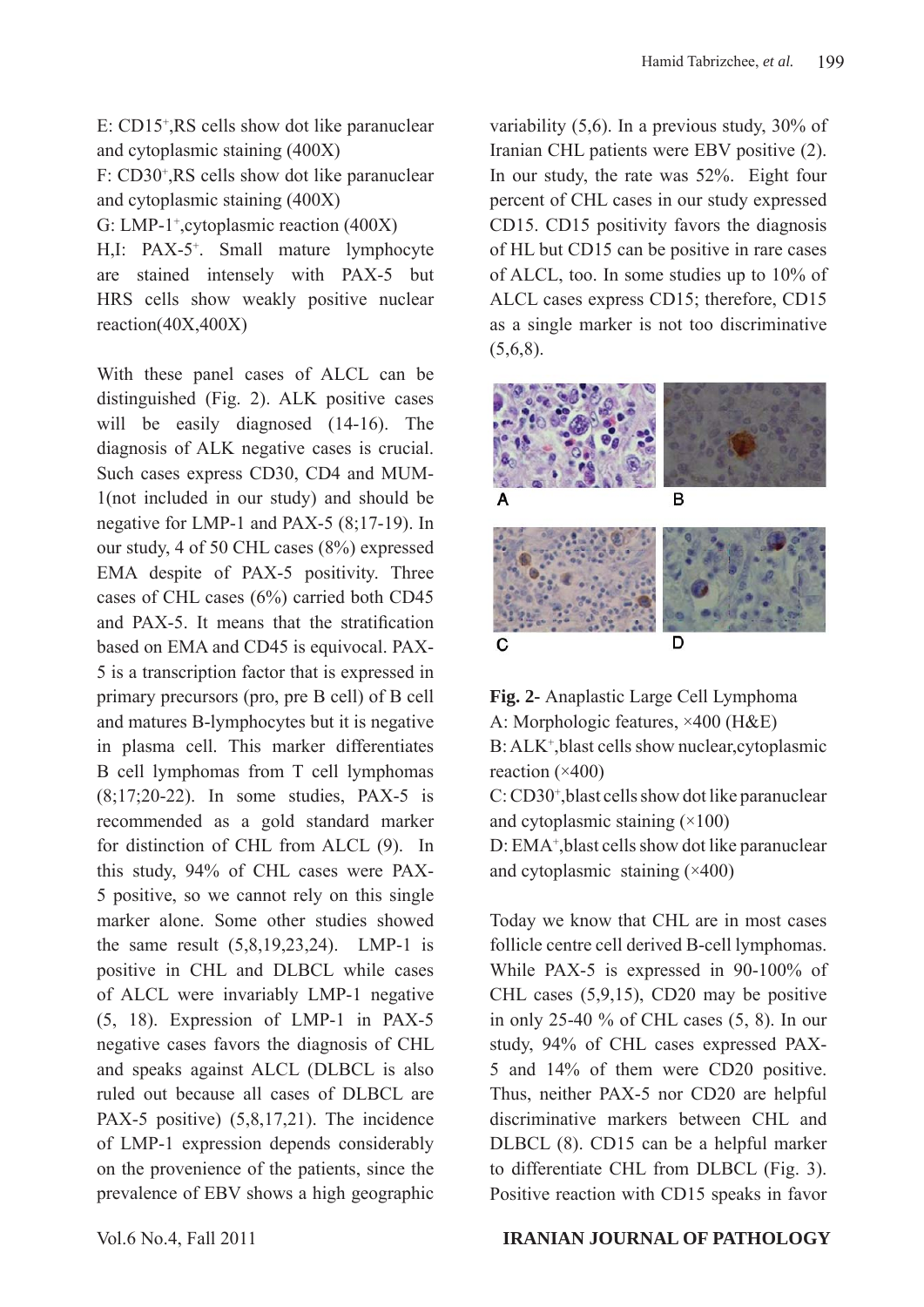of CHL (5, 7). However, there are some cases of CHL, which are negative for CD15. In such cases, other antibodies such as CD79a, BOB1, and OCT-2 can be used (8, 24). In this study, we used CD79a. CD79a is positive in all cases of DLBCL, and it may be expressed in only rare cases of CHL. BOB-1 and OCT-2 can be used.



**Fig. 3-** Diffuse Large B cell Lymphoma A. Morphologic feature, ×400 (H&E)

B.PAX-5+ , there are weak positive nuclear reaction with blast cells and strong staining with reactive B cells (×400)

C.CD20+ , blast cells show membranous reaction (×400)

D.CD79a+ , blast cells show membranous reaction  $(\times 400)$ 

PAX-5 and CD20 are useful and enough for the differentiation of DLBCL and ALCL. (8, 15, 23). In our study, this discriminative impact was confirmed.

# **Conclusion**

There were 3 cases in our study, where the differentiation between CHL and ALK negative ALCL could not be achieved based on morphology and immunophenotyping alone. Additional PCR amplification revealed clonal T-cell receptor rearrangements in all three cases, and FISH analyses an additional *t*  (2, 5) chromosomal translocation in one case and thus it was possible to make the diagnoses of ALCL in all three cases.

# **Acknowledgement**

This study has received funding and technical support from the Research Board in Kerman University of Medical Sciences, Iran and the state's hospital of St.Gallen , Switzerland. The authors declare that there is no conflict of interests.

# **References**

1. Tabrizchee H, Masoomian M, Ahani F, Zare M. The pattern of malignant Tumors in Kerman province. Med J Islam Rep Iran 1998;12(1):19- 23.

2. Hashemi-Bahremani M, Parwaresch MR, Tabrizchi H, Gupta RK, Raffii MR. Lymphomas in Iran. Arch Iran Med 2007;10(3):343-8.

3. Mohagheghi MA, Mosavi-Jarrahi A, Malekzadeh R, Parkin M. Cancer incidence in Tehran metropolis: the first report from the Tehran Population-based Cancer Registry, 1998-2001. Arch Iran Med 2009;12(1):15-23.

4. Marafioti T, Hummel M, Foss HD, Laumen H, Korbjuhn P, Anagnostopoulos I, *et al.*. Hodgkin and reed-sternberg cells represent an expansion of a single clone originating from a germinal center B-cell with functional immunoglobulin gene rearrangements but defective immunoglobulin transcription. Blood 2000;95(4):1443-50.

5. Jaffe E, Lee H, Harald S. WHO classification of tumor of haematopoietic and lymphoid tissues. ed. Lyon: IARCpress; 2001.

6. Pileri SA, Ascani S, Leoncini L, Sabattini E, Zinzani PL, Piccaluga PP, *et al*. Hodgkin's lymphoma: the pathologist's viewpoint. J Clin Pathol 2002;55(3):162-76.

7. Liu Y, Zhuang H, Liao X, Luo X, Luo D, Cai X. Immunophenotype and differential diagnosis of Hodgkin's lymphoma. Zhonghua Xue Ye Xue Za Zhi 2002;23(10):524-7.

8. Higgins RA, Blankenship JE, Kinney MC.

#### **IRANIAN JOURNAL OF PATHOLOGY** Vol.6 No.4, Fall 2011